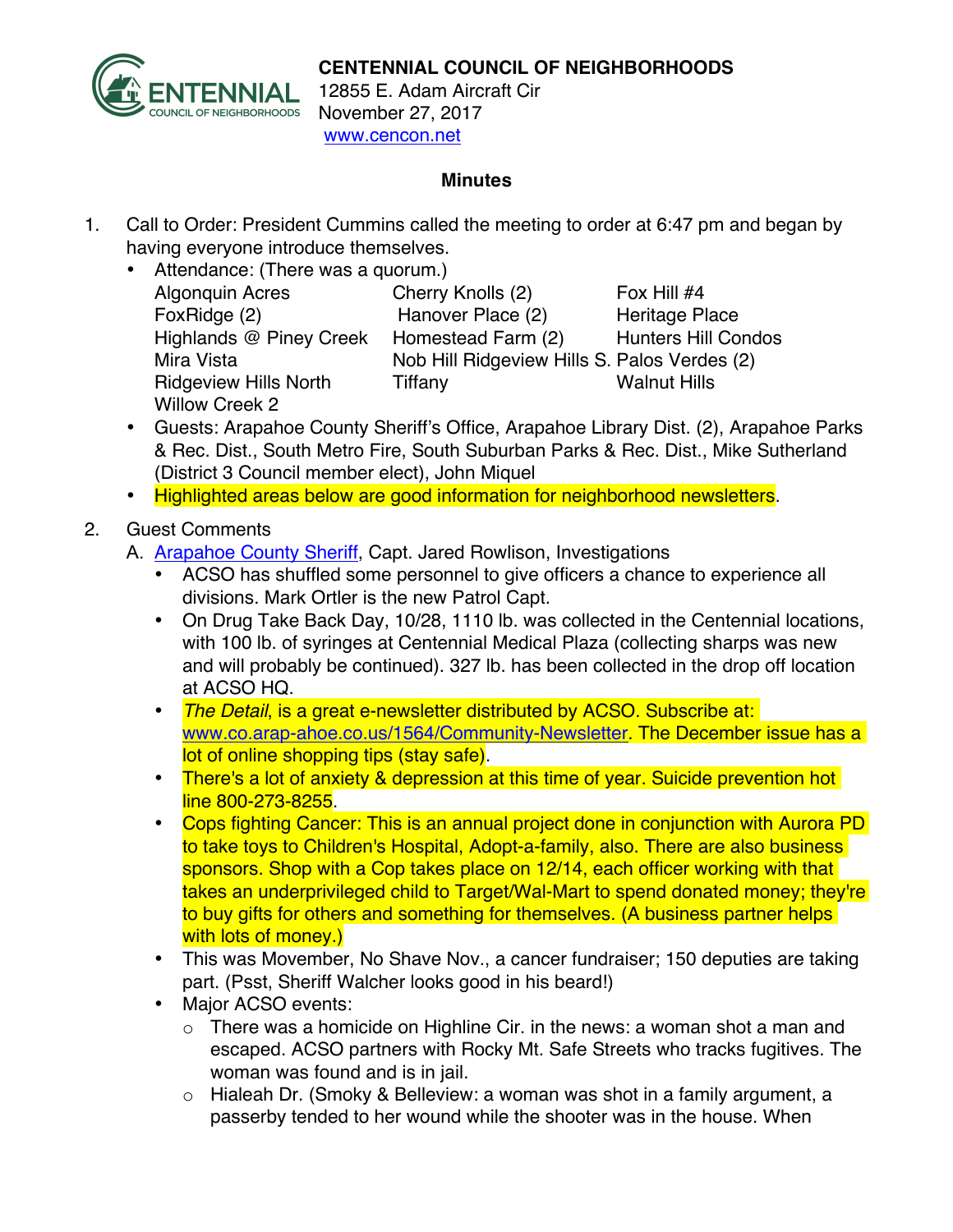ACSO got in, he shooter he was dead. Indian Ridge Ele., Smoky Hill HS, Laredo MS were on secure perimeter (ACSO worked with Aurora PD).

- $\circ$  Incident at Southglenn Lib.: a suspicious box in the entrance atrium. The patron called ACSO and the Bomb Squad was sent. It turned out to be a box of books.
- $\circ$  11/15, in the 7500 block of E. Peakview Ave.: a person was found rummaging in a car ran when a deputy came to check. The woman ran but was caught. As she ran, she threw a bag away with the items stolen from the car.
- $\circ$  At the Goal Line bar at Smoky Hill & Buckley: a drunk was causing problems, deputies escorted him out the door but he came back in, still created problems. He was subdued by taser & arrested.
- $\circ$  On University Bl., a deputy stopped a car with expired plates. He told the deputy that he had warrants and then took off. He was caught. He had 3 warrants.
- $\circ$  3am, at the Wal-Mart: 2 men took some TVs and a sound bar. In running away, they abandoned their goods. One man ran into a field and K-9 Thor tracked him. Thor found him in some bushes. The man came out & was arrested but, he wouldn't give us his partner.
- $\circ$  11:15p, in the 19200 block of E Progress Wy.: a juvenile was seen from the street crouching behind a couch in a house there. The boy ran to a car. He ran a stop sign and was caught. The car was found to be stolen and stolen goods were found in the car. The sheriff combined these goods with 2 more burglaries and he was charged for all three.
- NextDoor is great for passing along info, but call the sheriff first! Then you can post to NextDoor.
- Maurer: I've noticed a lot of lockboxes on house doors. Is this a new way to secure your home? Rowlison: It's not uncommon.
- Black: Did I hear about an incident at ACSO? Rowlison: There was a deputy involved shooting. A former deputy came to the deputy entrance gate and pointed a gun at deputies there. They shot him.
- Schlatter: Can't you respond to items posted to NextDoor? Noon: ACSO can only monitor what's posted on the ACSO NextDoor.
- Doerr: Last month I asked for a count of accidents at Centennial intersections? Rowlison: I'm afraid I forgot, I'll have it next month.
- Green: There are a lot of car break-ins in Homestead Farm with no damage to the cars. Is there a new tool used to break In? Rowlison: There may be a new tool that we haven't heard of, yet but, lots of cars are unlocked.
- B. [Arapahoe Library District,](http://www.arapahoelibraries.org/) Holly Whelan
	- Things are getting shuffled a bit at ALD, as well, since Daisy Grice left.
		- o 2 managers have been hired to take Daisy's place: Taliah Abdullah will be the new Manager of Koelbel Library.
		- $\circ$  ALD has hired a social worker (Brendan). He travels to the libraries to find people that appear to need help. Homeless do shelter in our libraries.
	- Alexander Hamilton Exhibit to Come Alive in Nov & Dec
		- $\circ$  Is founding father Alexander Hamilton more popular today than during his lifetime? If you can't get enough about Hamilton, browse the free exhibit about his life from Nov 20 - Dec 17 during library hours at Koelbel Lib.
		- o The exhibit examines Hamilton's important role in the years leading up to and after the Revolutionary War. We've teamed up with The Gilder [Lehrman](https://www.gilderlehrman.org/) Institute of [American](https://www.gilderlehrman.org/) History to offer this national traveling exhibit.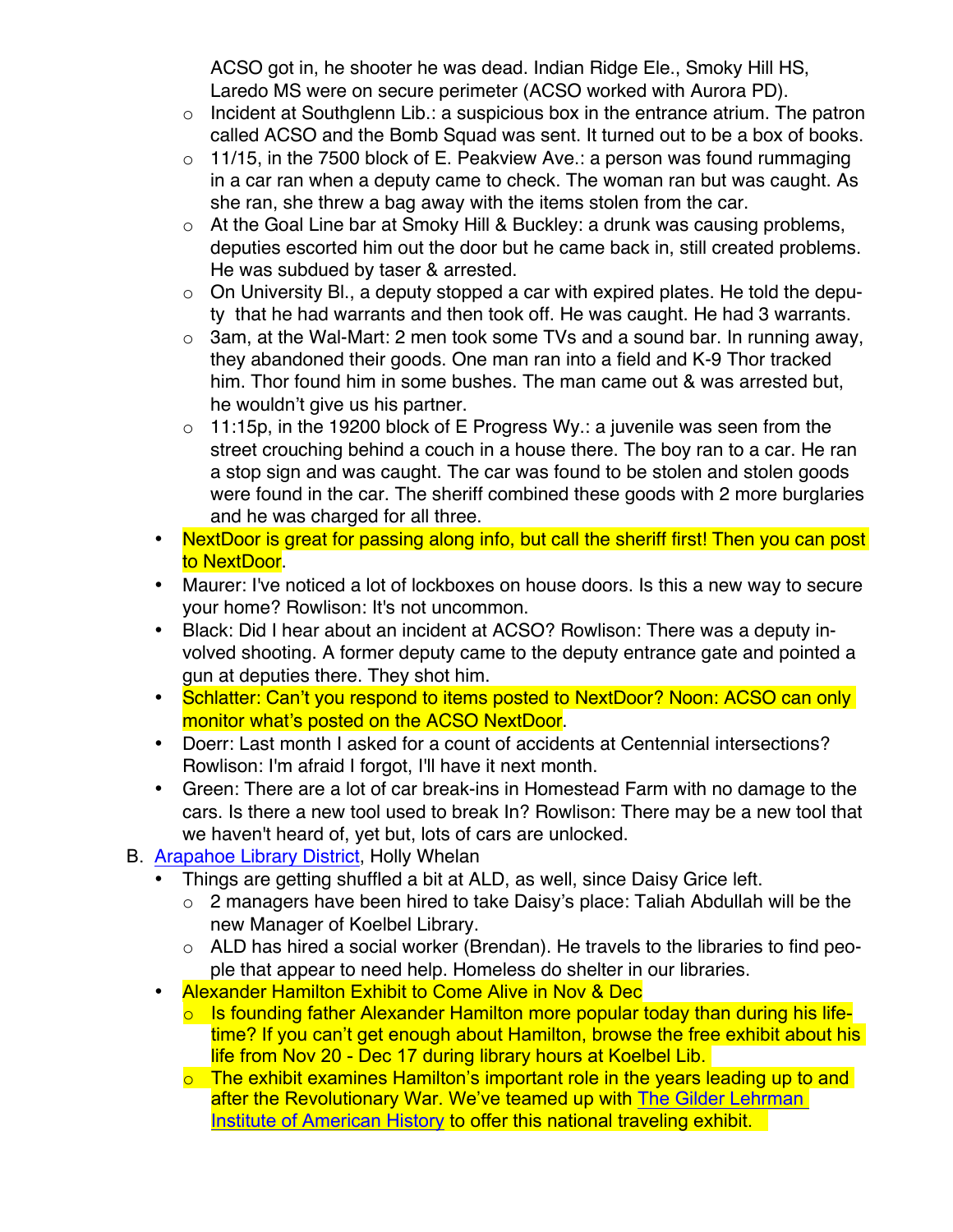- $\circ$  In addition to the traveling exhibit, plan to attend one of our upcoming events that will feature Hamilton or life in colonial America.
- o History Comes Alive, Alexander Hamilton: Spend some time with Hamilton through historical interpreter Hal Bidlack, who will bring this self-made man to life – from his days as a disadvantaged orphan, to becoming a framer of the Constitution and architect of the American financial system. Bidlack as Hamilton will share historical lessons and offer commentary on modern-day times, so bring your questions to this interactive event.
- o Other Hamilton and colonial events to be featured in Dec. include a colonial holiday celebration and a history of quilting program.
- o For locations, dates and times, visit [arapahoelibraries.org/ news/alexander](https://www.arapahoelibraries.org/news/alexander-hamilton-exhibit/)[hamilton-exhibit/](https://www.arapahoelibraries.org/news/alexander-hamilton-exhibit/)
- The Koelbel Used Book Sale, Sat.,12/2, 9am-4:30pm and Sun., Dec. 3, Noon-5pm, is run by the Friends of Arapahoe Libraries. They are a special group of 400 library lovers & supporters whose primary objective is to raise funds by selling used books and Friends memberships. Their money goes toward supporting programs & projects, such as the annual Summer Reading program, author events, special purchases for the libraries and more. So far in 2017, the Friends Board has granted Arapahoe Libraries \$100,000.
- Rasor: Is Alexander Hamilton an event & an exhibit? Whelan: Yes, the exhibit is at Koelbel Lib. and the programs are at all Libraries
- C. [Arapahoe Park & Rec District](http://www.aprd.org), Delos Searle, Asst. District Manager
	- APRD is holding a Holiday Toy **Dive**, benefitting Toys for Tots, 12/9, noon to 4. Please, see the flyer linked in this email.
	- We're having discounts on 5 personal training sessions for the new year. Check our website.
	- ArapCo Open Space money is being used to upgrade Spring Creek Park with a new playground & other enhancements.
	- Jointly with SEMSWA, APRD is re-estabilising Piney Creek, especially in Piney Creek Hollow Park.
	- Jointly with Centennial, APRD is recycling Christmas trees at Lookout Pool, 12/26 thru first week of Jan. 14.
- D. Fire Districts, Bob Baker, Chief, South Metro Fire Rescue
	- [Cunningham Fire,](http://www.cfpd.org) [Littleton Fire,](http://www.littletongov.org/fire) [South Metro Fire](http://www.southmetro.org)
	- Cunningham & South Metro have signed their merger agreement and they will now be the South Metro Fire Authority (SMFA) until all details are worked out. SM will begin dispatching for Cunningham on 12/18.
	- ISO provides fire suppression ratings for fire districts/dept.: 10 means no fire help at all. Cunningham just received an ISO 1 rating, the best. South Metro will get theirs in Dec. Both dept. are accredited. This rating leads to insurance savings. (See press release linked below in the email.)
	- Littleton: there are new apparatus in Centennial & Highlands Ranch.
	- SMFA has been in discussions with Littleton Fire Rescue (which includes 3 partners: City of Littleton, Littleton Fire Protection Dist. [LFPD], and Highlands Ranch Metro Dist.). LFPD gave notice to the City of Littleton that they plan to terminate their part in the partnership. They want to join the South Metro Authority. This should be completed by  $1/1/19$ .
		- $\circ$  They'll have to equalize the mill levies. LFPD is 7.+. Cunningham was 14.77 and is going to South Metro's 9.44.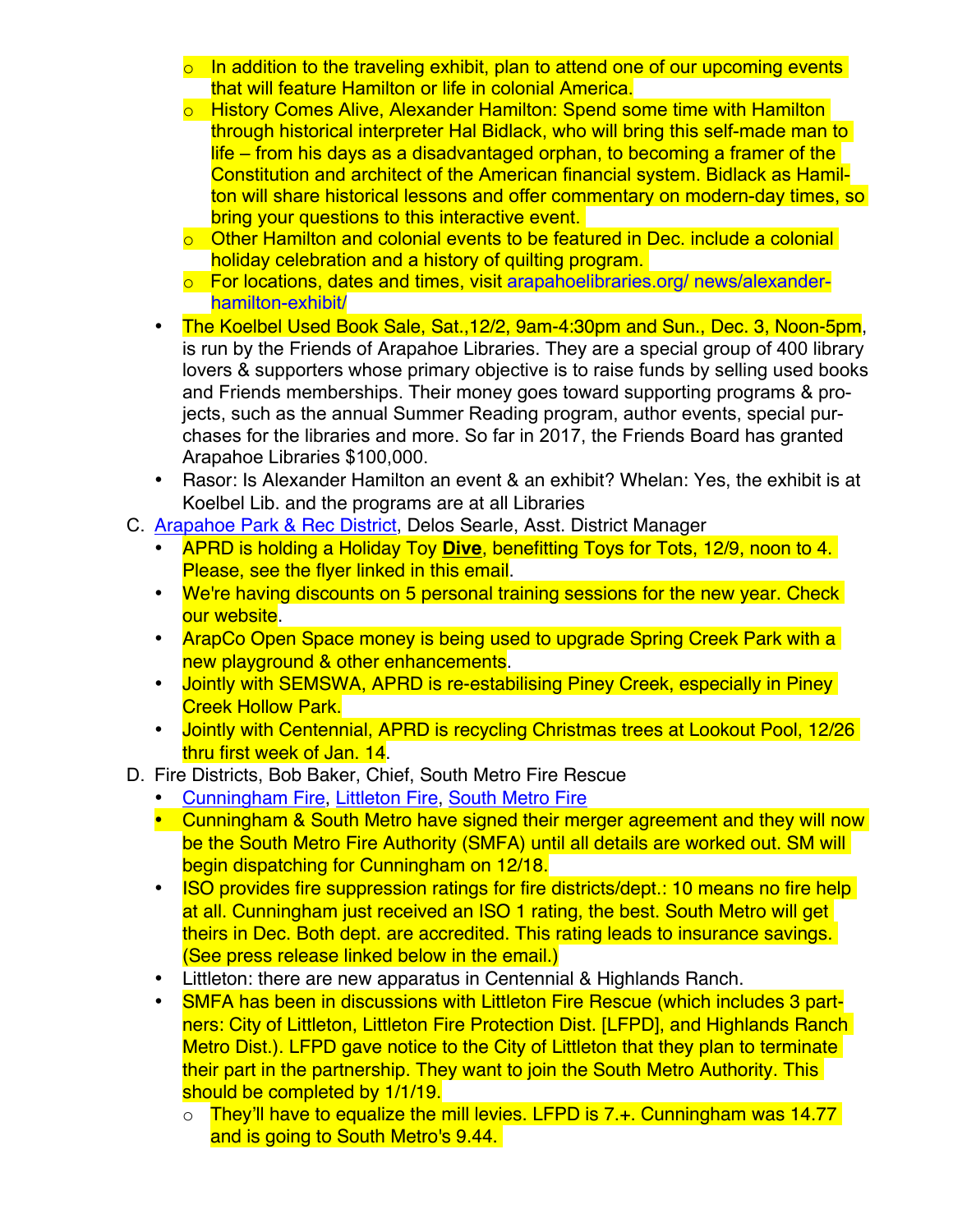- o The South Metro Authority will serve 1/2M residents, Denver serves 675K. Denver=80 sq.mi. SMFA=250 sq.mi.
- o SMFA should begin dispatching for Littleton FR sometime in 2018.
- o This is good news for Centennial because it means that the 3 fire depts. serviced the City will now be combined into one.
- Schlatter: Are we subsidizing Cunningham? Baker: No, a lot of high level personnel will no longer be needed: Chief, CFO, special teams, and savings will come from less personnel needed.
- SM is completing a Recruit Academy. Station 32 at Quebec & Orchard is finally demolished to make way for a new, larger station. For the tanker fire incident on I-25, CDOT has awarded SM the Excellence in Traffic Incident Management traveling award.
- It's not normal for police & fire to work together, we're unique.
- F. South [Suburban](http://www.SSPR.org) Parks & Rec District, Jamie Bartolomeis
	- Coats for Colorado drop off sites are at SSPRD facilities.
	- For the month of Dec., SSPR is having a sale on passes/punch cards, massages & facials.
	- Holiday Ice shows will be at both SSPR arenas. Food cans are requested for admission. Santa appears at the end of the shows. Skate with Santa, 12/15. See the SSPR flyer linked to the email.
	- We have licensed child care when the kids are out of school.
	- Tree recycling, Willow Spring Service Center, 12/26-1/15. Free mulch after 12/28. Absolutely nothing can be on the tree!
	- Kids aren't interested in becoming lifeguards. Free lifeguard training, Goodson, Have to commit to working 6 months for SSPRD. Certification normally costs \$600. Have to be at least 17, can be older adult.
	- Milikin Park, a new restroom along Highline Canal. Open end of Dec.
	- Arts & Craft Fair, Dec. 2, 9:30-3, Goodson
- G. [City of Centennial](http://www.centennialco.gov)
	- *I'm sorry I missed Cathy Noon's report because I was preparing for the reception.*
	- There is an "Aging in Community" survey on the City's website. ([agewell.centennialco.gov/survey\)](http://agewell.centennialco.gov/survey)
	- Christmas tree recycling in 2 locations, east & west. Please, see above.

## 3. CenCON Business

- A. President's report, Gerry Cummins
	- Our 2nd Vice President (Plans) must leave the CenCON Exec. Board as she's been elected to City Council. We've been very grateful to Tammy Maurer for her CenCON service but, now we need a new 2nd Vice President. Please, notify Gerry Cummins if you might be interested in serving in this position.
	- Schlatter: Dawn Biniek, is stepping down from the CenCON Representative position, Nancy Nickless is taking her place.
- B. Secretary, Andrea Suhaka
	- There is a short correction to the minutes. At some location I wrote Sept. 31; there are only 30 days in Sept.
	- A motion was made, seconded, and approved unanimously to approve the Oct. minutes as corrected. (Doerr/Kirrane)
- C. Treasurer's report, Henry Blum (absent)